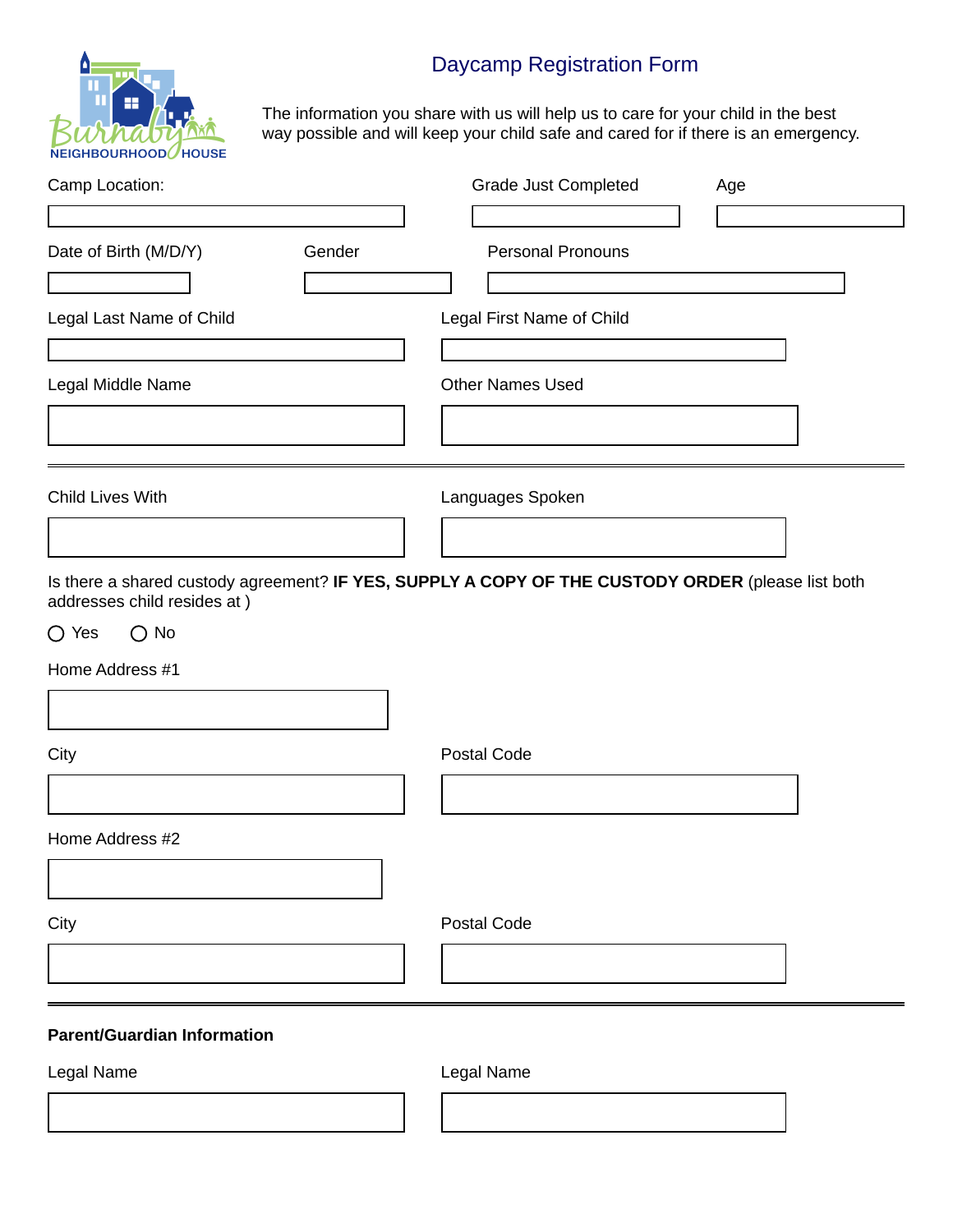| Home #                                                                           | Home #            |
|----------------------------------------------------------------------------------|-------------------|
|                                                                                  |                   |
| Work #                                                                           | Work #            |
| Cell #                                                                           | Cell #            |
|                                                                                  |                   |
| E-mail                                                                           | E-mail            |
| Relation to child                                                                | Relation to child |
|                                                                                  |                   |
| Persons to be contacted in the case of an emergency (other than parent/guardian) |                   |
| Name                                                                             | Relation to child |
| Home #                                                                           | Work #            |
| Cell #                                                                           | Languages Spoken  |
| Name                                                                             | Relation to child |
|                                                                                  |                   |
| Home #                                                                           | Work #            |
| Cell #                                                                           | Languages Spoken  |
| Persons NOT authorized to pick up your child                                     |                   |
| Name                                                                             | Relation to child |
|                                                                                  |                   |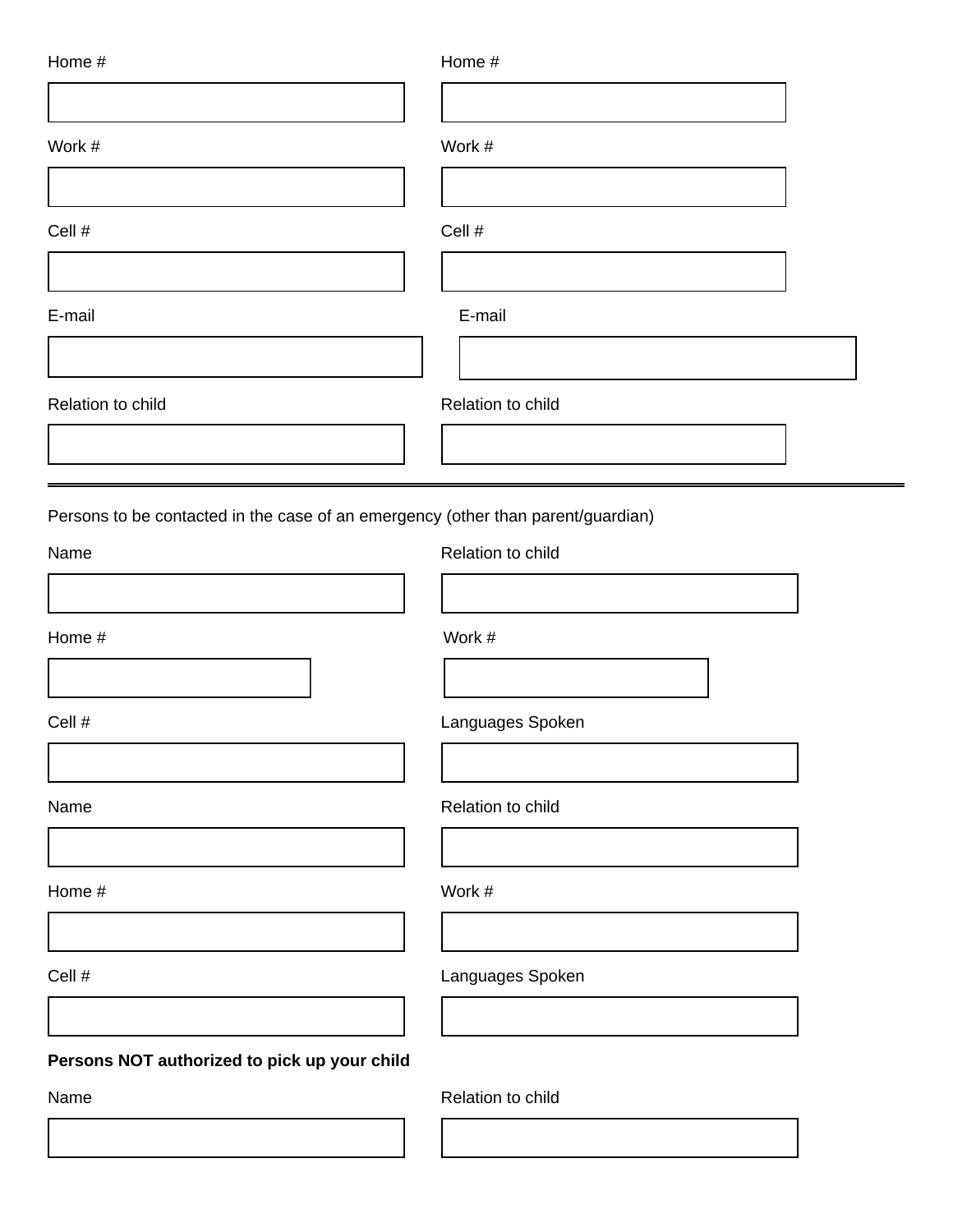# **Health Information**

| Name of Family Doctor                               | Phone # |
|-----------------------------------------------------|---------|
|                                                     |         |
| Name of Family Dentist                              | Phone # |
|                                                     |         |
|                                                     |         |
| Other health professionals involved with your child |         |
| Name                                                | Phone # |
|                                                     |         |
| Name                                                | Phone # |
|                                                     |         |

BC Medical Card Number Date Effective

Other health insurance coverage

Insurance Provider **Provider** Policy #

Please tell us if your has any of the following

Any extra support needs, special needs, a learning disability, an IEP, or is waiting for an assessment (failure to disclose may result in the immediate removal of your child)

 $O$  Yes  $O$  No

If yes, please provide further information

| Takes medication for a medical condition or concern<br>A medical condition or concerns |               |                |               |  |  |
|----------------------------------------------------------------------------------------|---------------|----------------|---------------|--|--|
| $\bigcirc$ Yes                                                                         | $\bigcirc$ No | $\bigcirc$ Yes | $\bigcirc$ No |  |  |
| If yes, please provide further information                                             |               |                |               |  |  |
|                                                                                        |               |                |               |  |  |
|                                                                                        |               |                |               |  |  |
|                                                                                        |               |                |               |  |  |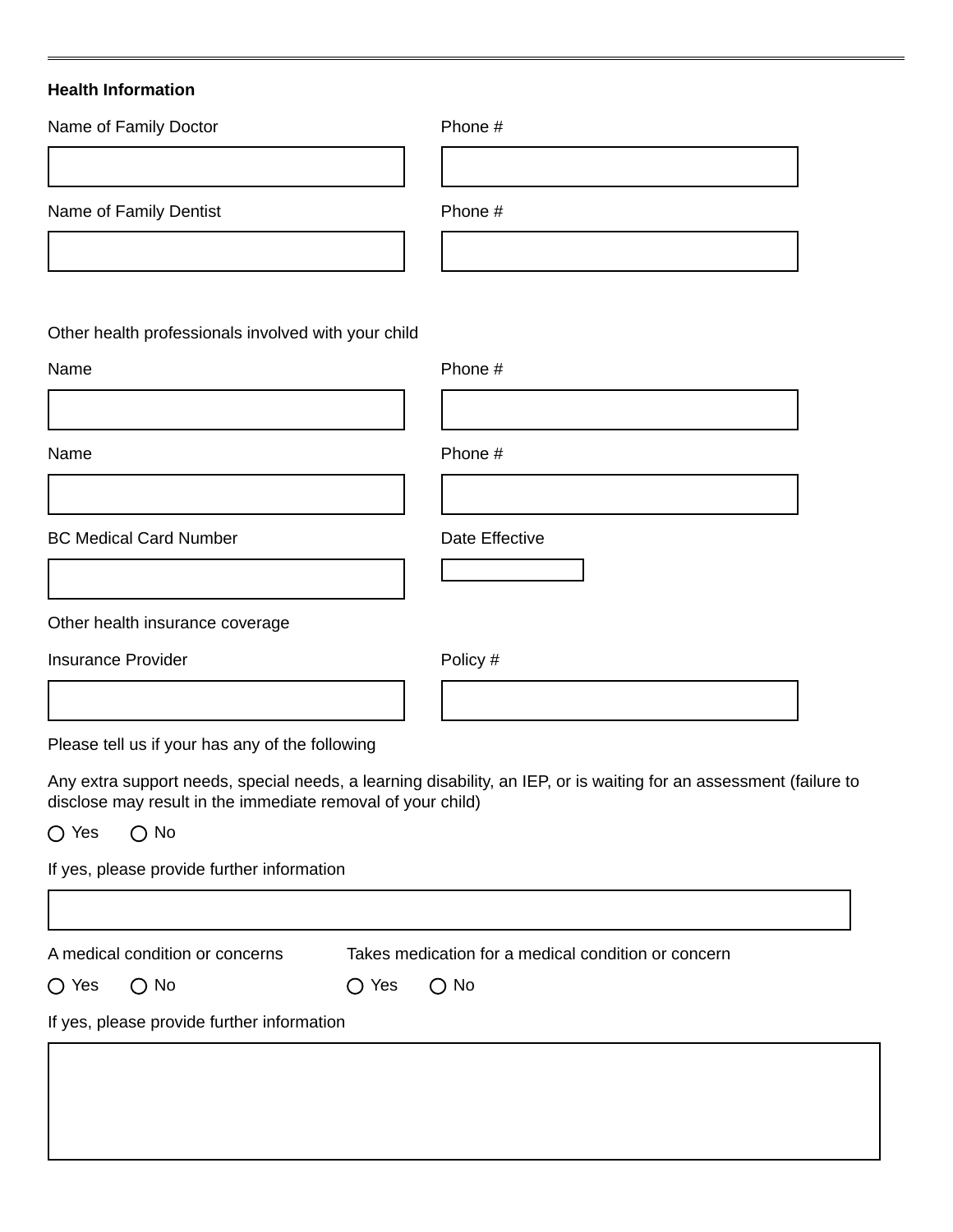| Any allergies                                 |                                                                                                     | Use an Epipen            |               | Use an inhaler |           |                                            |  |
|-----------------------------------------------|-----------------------------------------------------------------------------------------------------|--------------------------|---------------|----------------|-----------|--------------------------------------------|--|
| Yes<br>O.                                     | $\bigcirc$ No                                                                                       | Yes<br>O.                | $\bigcirc$ No |                | Yes<br>O. | $\bigcirc$ No                              |  |
|                                               | If yes, please provide further information                                                          |                          |               |                |           |                                            |  |
|                                               |                                                                                                     |                          |               |                |           |                                            |  |
| Has your child had a seizure in the past year |                                                                                                     |                          |               |                |           | If yes, please provide further information |  |
| Yes<br>$\left( \ \right)$                     | $\bigcirc$ No                                                                                       |                          |               |                |           |                                            |  |
|                                               | Does your child required a special diet due to a medical condition or religious/ethnic observations |                          |               |                |           |                                            |  |
| $\bigcirc$ No<br>$\bigcirc$ Yes               |                                                                                                     |                          |               |                |           |                                            |  |
| If yes, please provide further information    |                                                                                                     |                          |               |                |           |                                            |  |
|                                               |                                                                                                     |                          |               |                |           |                                            |  |
|                                               | Vaccinations up-to-date                                                                             | Date of last vaccination |               |                |           |                                            |  |
| Yes<br>( )                                    | $\bigcirc$ No                                                                                       |                          |               |                |           |                                            |  |

### **Permission For Outings:**

I hereby give my permission to Burnaby Neighbourhood House to take my child for outings while in Daycamp. I understand that during these outings my child will be secured in an approved restraint (seat belt) when in a vehicle that provides them. I understand the program might travel by public transit or rented school bus.

Parent/Guardian's Signature

Date

#### **Permission For Picture Taking:**

I hereby give my permission to Burnaby Neighbourhood House to take pictures of my child for use within BNH promotion material (eg. newsletter, brochures).

Parent/Guardian's Signature

| Date |
|------|
|------|

### **Permission For Emergency Medical Care**

\_\_\_\_\_\_\_\_\_\_\_\_\_\_\_\_\_\_\_\_\_\_\_\_\_\_\_\_\_\_\_\_\_\_\_\_\_\_

\_\_\_\_\_\_\_\_\_\_\_\_\_\_\_\_\_\_\_\_\_\_\_\_\_\_\_\_\_\_\_\_\_\_\_\_\_\_\_

\_\_\_\_\_\_\_\_\_\_\_\_\_\_\_\_\_\_\_\_\_\_\_\_\_\_\_\_\_\_\_\_\_\_\_\_\_\_

I hereby give my permission to Burnaby Neighbourhood House to call a physician or ambulance in the case of accident or illness of my child when I cannot be immediately reached.

Parent/Guardian's Signature

**Date**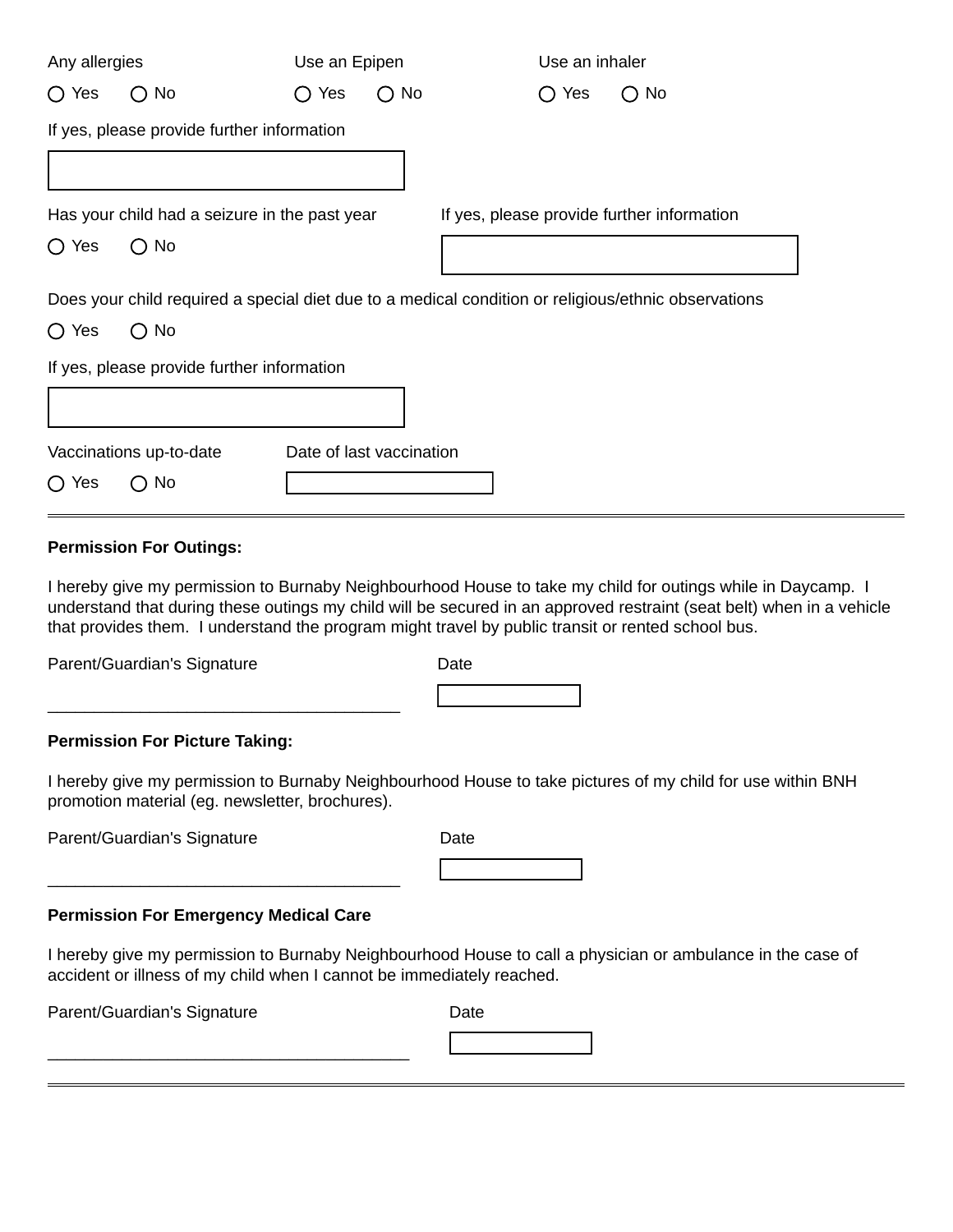#### **Parent Agreement:**

- 1) I will not send my child to the program if they are ill or there is any question of illness. If I am aware of any communicable disease that my child contracts, I will notify my child's centre immediately.
- 2) I agree that my child will follow all reasonable instructions and directions of the leaders and instructors duly appointed by BNH in connection with participating in the Daycamp. program. Failure to do so may result in their immediate removal from the program.
- 3) I accept that if my child is unable to attend the program due to illness or other absence, I am still responsible for the full payment.
- 4) I understand that my child will not be dismissed to anyone who has not been made know to the program Supervisor previous to pick-up.
- 5) I have completed an up-to-date registration form and agree to inform BNH staff of changes affecting its accuracy.
- 6) I understand that included in my child's registration in BNH's daycamp programs our family receives an annual membership that allows us the following:
- Members and their registered family have the right to participate in and benefit from BNH programs
- Members in good standing are able to vote at our Annual General Meeting (AGM)
- BNH Members receive updates on all BNH's happenings and upcoming events throughout the year
- BNH Members and their families receive copies of our newsletter "The Buzz"
- Burnaby Members who meet Community Volunteer Income Tax Program (CVITP) criteria can book appointments for the annual BNH Income Tax Clinic
- 7) I herby release, remise and forever discharge BNH., its employees or agents, of and from all manner of actions, cause of action, claims and demands of whatsoever nature which result from any accidental injury, loss or expense sustained, arising out of or in anyway connected with participation in any program or attendance at any location operated by BNH

| Parent/Guardian's Signature | Date |
|-----------------------------|------|
|                             |      |

## **Child Agreement (please read this with your child):**

- 1) I will be responsible for my own belongings.
- 2) I will take good care of the property, equipment and supplies of the daycamp.
- 3) I will treat staff members, the volunteers and other children at the program with respect.
- 4) I will us publicly acceptable language.

\_\_\_\_\_\_\_\_\_\_\_\_\_\_\_\_\_\_\_\_\_\_\_\_\_\_\_\_\_\_\_\_\_\_\_\_\_\_\_

5) I will co-operate with staff, volunteers and with other children in group activities and in other procedures when I am required to do so.

I understand these rules must be followed for the well-being and safety of others and me. If these rules are broken, the daycamp Supervisor may take away special privileges (such as field trips, etc.), or take me out of the program.

Child Prints Name:

Date